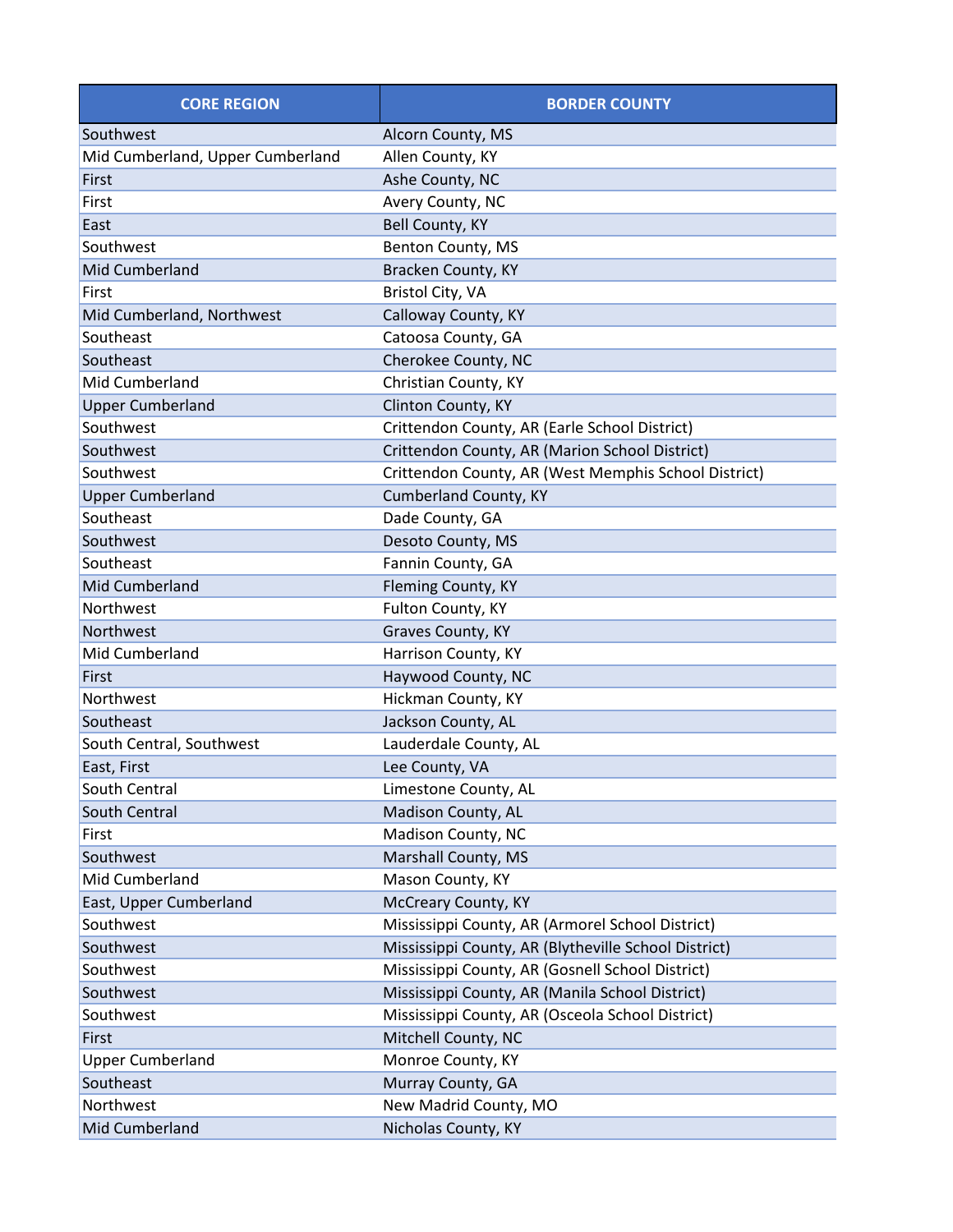| Northwest               | Pemiscott County, MO                                    |  |
|-------------------------|---------------------------------------------------------|--|
| <b>First</b>            | Scott County, VA                                        |  |
| Mid Cumberland          | Simpson County, KY                                      |  |
| Southwest               | Tippah County, MS (North Tippah County School District) |  |
| Southwest               | Tippah County, MS (South Tippah County School District) |  |
| Southwest               | Tishomingo County, MS                                   |  |
| Mid Cumberland          | Trigg County, KY                                        |  |
| Southeast               | <b>Walker County, GA</b>                                |  |
| First                   | Washington County, VA                                   |  |
| First                   | Watauga County, NC                                      |  |
| <b>Upper Cumberland</b> | Wayne County, KY                                        |  |
| Southeast               | Whitfield County, GA                                    |  |
| East                    | Whitley County, KY                                      |  |
| First                   | Yancey County, NC                                       |  |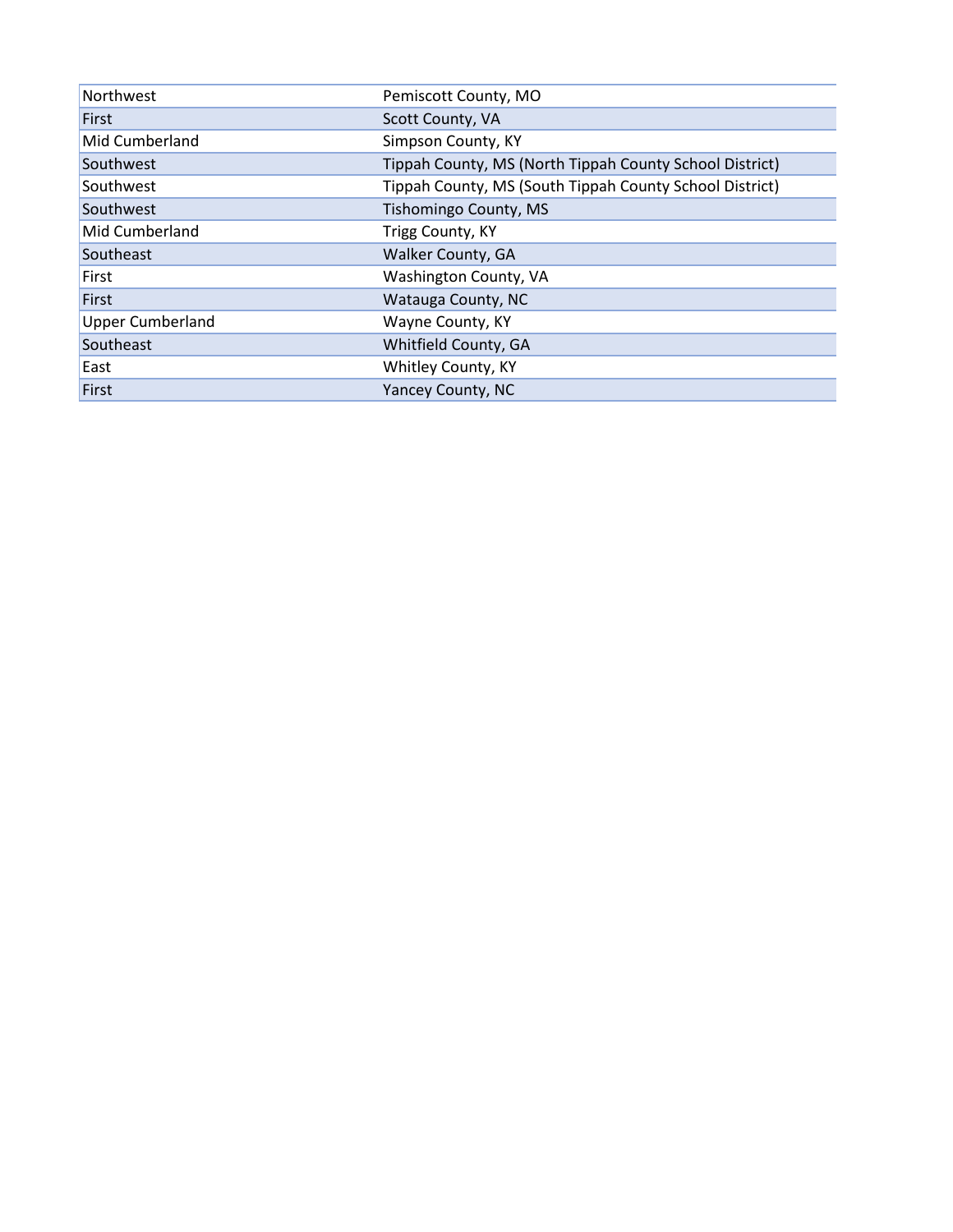| <b>MIN SALARY</b> | <b>AVG SALARY</b> | <b>HIGH SALARY</b> |
|-------------------|-------------------|--------------------|
| 37,000            | 47,380            | 55,285             |
| 37,729            | 52,210            | 56,176             |
| 35,000            | 47,174            | 52,000             |
| 35,000            | 47,202            | 52,000             |
| 24,570            | 52,926            | 56,554             |
| 27,140            | 44,652            | 64,760             |
| 35,825            | 42,506            | 49,186             |
| 39,500            | 56,281            | 61,873             |
| 36,925            | 45,730            | 54,536             |
| 35,217            |                   | 50,312             |
| 42,000            |                   | 60,900             |
| 37,485            | 45,784            | 54,082             |
| 35,647            | 49,005            | 47,384             |
| 33,800            | 38,425            | 43,050             |
| 42,089            | 50,144            | 58,199             |
| 42,300            | 48,600            | 54,900             |
| 35,320            | 45,303            | 46,809             |
| 37,092            |                   | 50,312             |
| 35,210            | 42,190            | 69,710             |
| 37,092            |                   | 50,312             |
| 35,369            | 42,303            | 49,236             |
| 47,892            | 61,344            | 74,796             |
| 37,043            | 43,921            | 50,799             |
| 36,818            | 44,459            | 52,099             |
| 36,500            | 45,349            | 57,445             |
| 35,906            | 42,025            | 48,144             |
| 40,873            |                   | 52,015             |
| 41,138            | 46,708            | 52,279             |
| 35,250            |                   | 63,000             |
| 40,873            |                   | 55,109             |
| 42,794            |                   | 54,839             |
| 40,873            | 46,354            | 52,015             |
| 35,210            | 42,115            | 71,050             |
| 37,710            | 51,927            | 66,144             |
| 36,987            | 50,831            | 53,251             |
| 35,000            | 40,000            | 45,000             |
| 35,000            | 42,829            | 50,659             |
| 37,477            | 43,793            | 50,109             |
| 34,514            | 42,228            | 49,942             |
| 36,250            | 42,427            | 48,604             |
| 35,000            | 48,724            | 52,000             |
| 34,791            | 46,268            | 46,002             |
| 37,683            |                   | 53,834             |
| 32,138            | 38,557            | 44,976             |
| 35,000            | 46,674            | 58,347             |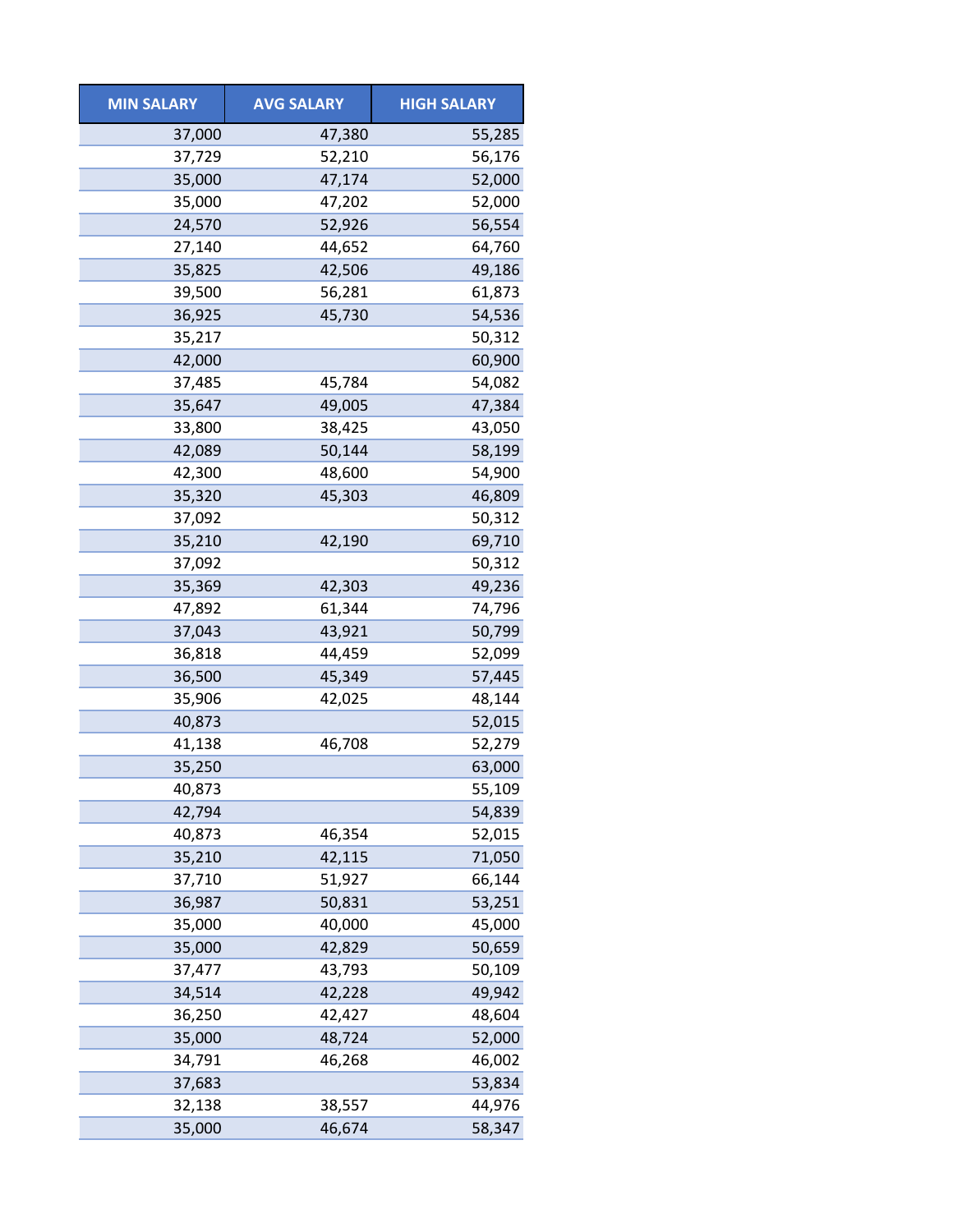| 34,183 | 40,629 | 47,075 |
|--------|--------|--------|
| 38,225 | 57,237 | 60,000 |
| 32,151 | 38,061 | 43,971 |
| 37,000 | 45,286 | 55,285 |
| 37,000 | 46,015 | 55,030 |
| 37,000 | 47,979 | 55,285 |
| 38,771 | 45,732 | 52,693 |
| 37,092 |        | 50,312 |
| 36,764 | 58,034 | 60,900 |
| 35,000 | 44,660 | 52,000 |
| 36,140 | 50,482 | 50,437 |
| 37,092 |        | 50,312 |
| 36,214 | 56,304 | 52,411 |
| 35,000 | 46,916 | 65,970 |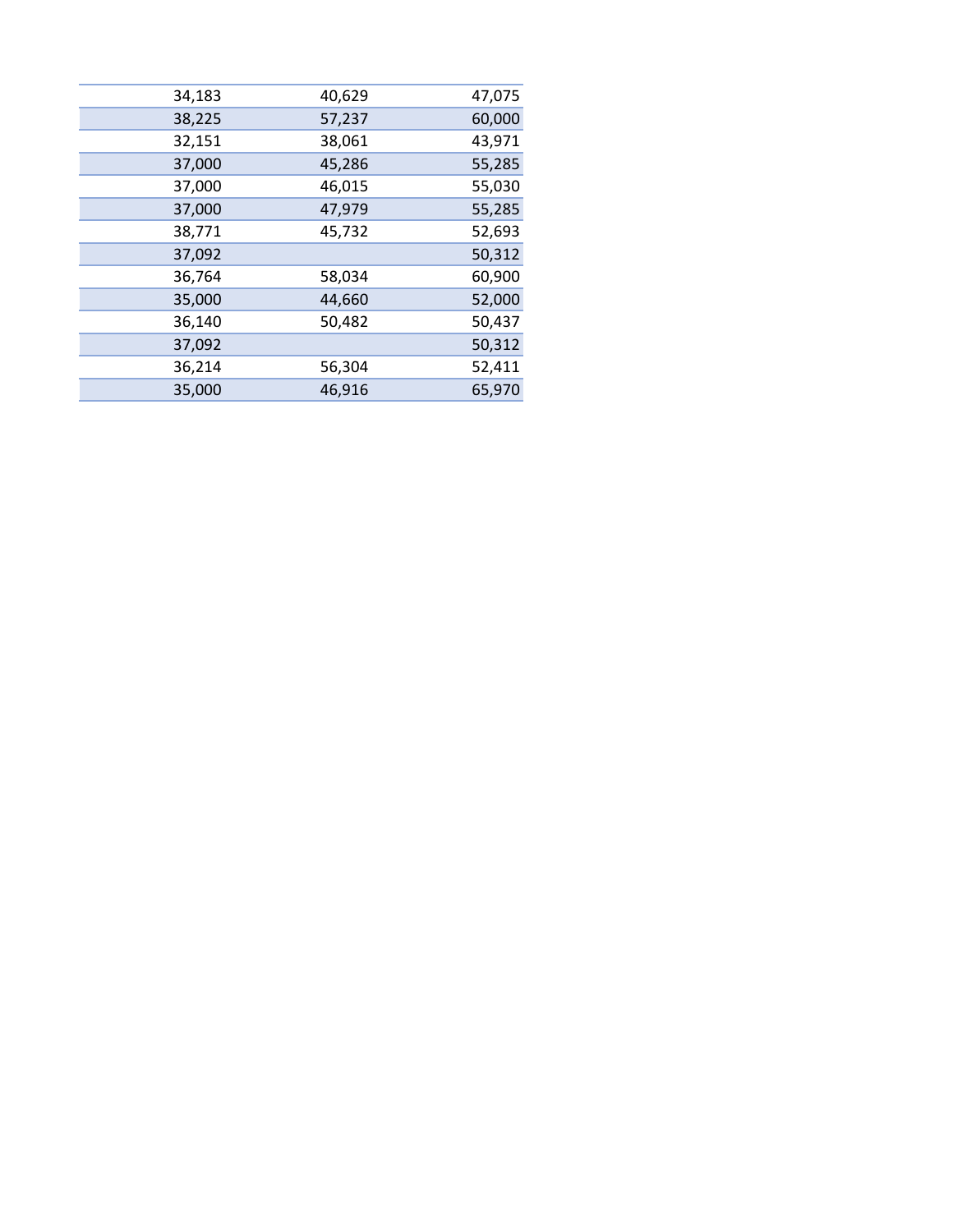#### **TN COUNTY/COUNTIES THAT IT BORDERS**

| Hardeman, McNairy              |
|--------------------------------|
| Macon, Sumner                  |
| Johnson                        |
| Carter, Johnson                |
| Claiborne                      |
| Fayette, Hardeman              |
| Robertson                      |
| Sullivan, Johnson              |
| Henry, Stewart                 |
| Hamilton                       |
| Polk                           |
| Stewart, Montgomery            |
| Pickett                        |
| Shelby                         |
| Shelby                         |
| Shelby                         |
| Clay                           |
| Hamilton, Marion               |
| Shelby                         |
| Polk                           |
| Robertson                      |
| Lake                           |
| Weakley                        |
| Robertson                      |
| Cocke                          |
| Obion                          |
| Marion                         |
| Giles, Hardin, Lawrence, Wayne |
| Claiborne, Hancock             |
| Giles, Lincoln                 |
| Lincoln, Franklin              |
| Greene, Cocke                  |
| Shelby, Fayette                |
| Robertson                      |
| Campbell, Pickett, Scott       |
| Tipton, Lauderdale             |
| Tipton, Lauderdale             |
| Tipton, Lauderdale             |
| Tipton, Lauderdale             |
| Tipton, Lauderdale             |
| Unicoi                         |
| Macon, Clay                    |
| Bradley, Polk                  |
| Lake                           |
| Robertson                      |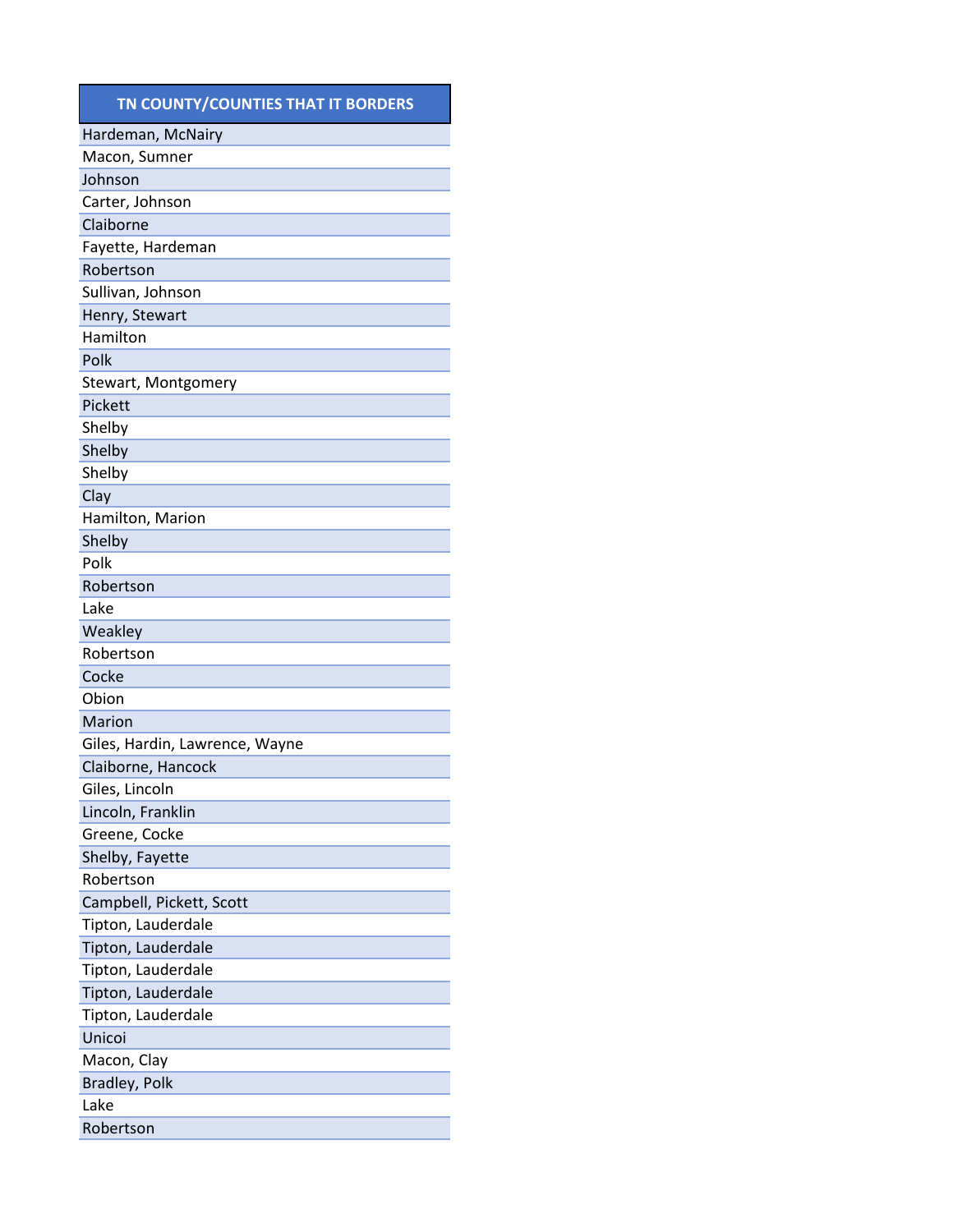| Dyer                |
|---------------------|
| Hawkins, Sullivan   |
| Sumner              |
| Hardeman            |
| Hardeman            |
| Hardin              |
| Stewart, Montgomery |
| Hamilton            |
| Sullivan, Johnson   |
| Johnson             |
| Pickett             |
| Bradley, Hamilton   |
| Campbell, Claiborne |
| Unicoi              |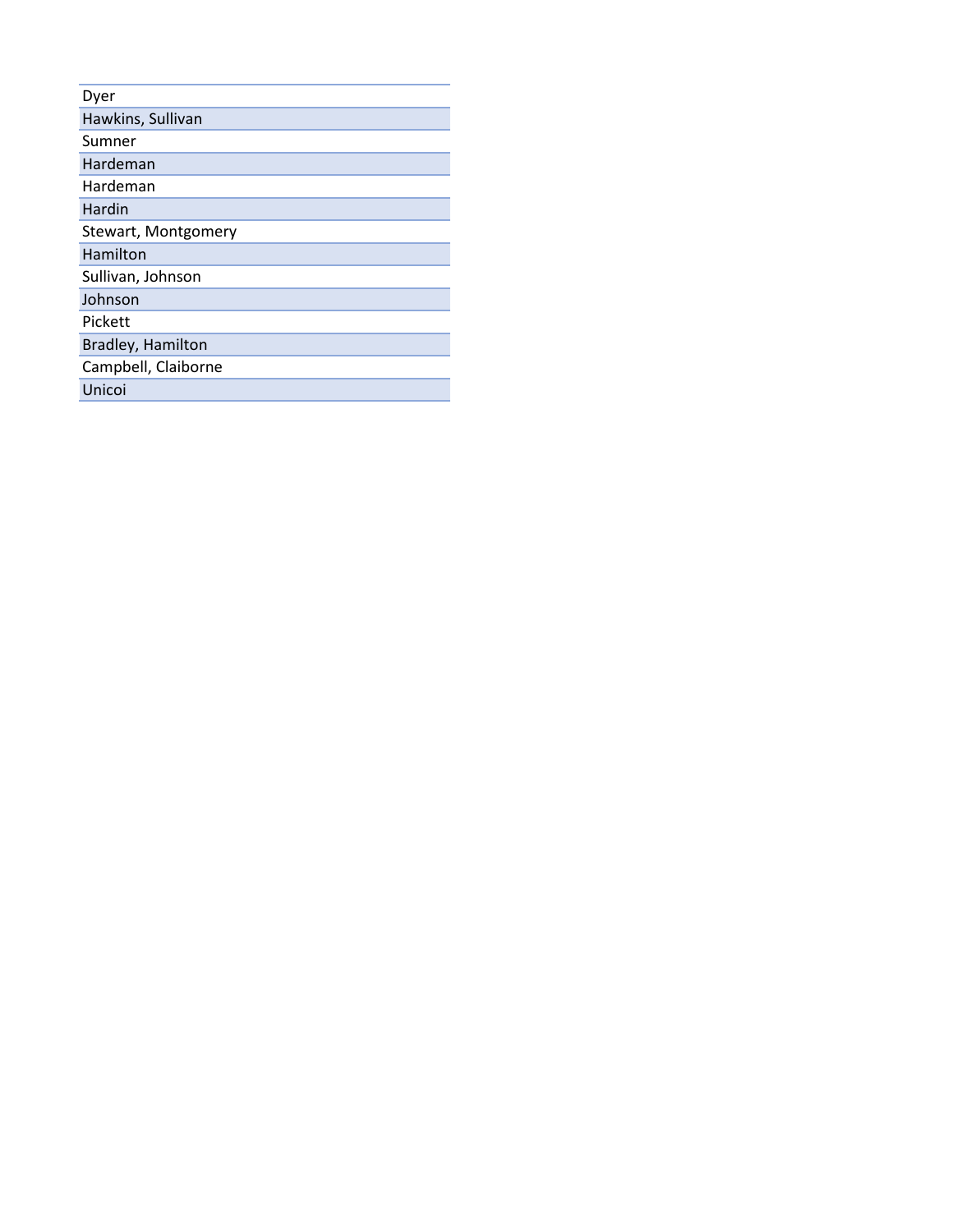#### **DATA SOURCE**

https://www.mdek12.org/OSF/TeacherSalarySchedule

[https://education.ky.gov/districts/FinRept/Documents/Average%20Classroom%20Teacher%20Salaries%20%2819](https://education.ky.gov/districts/FinRept/Documents/Average%20Classroom%20Teacher%20Salaries%20%281989-2021%29%20ADA.xlsx)

<https://www.dpi.nc.gov/media/8596/download>

<https://www.dpi.nc.gov/media/8596/download>

[Employment / Salary Schedule \(kyschools.us\)](https://www.bell.kyschools.us/Page/136)

https://www.mdek12.org/OSF/TeacherSalarySchedule

<https://www.bracken.k12.ky.us/userfiles/140/my%20files/2020-2021%20salary%20schedules.pdf?id=2961>

<https://4.files.edl.io/024e/07/20/20/163530-ca26461a-50b8-456c-9e7e-f42cc25d685a.pdf>

salary schedule - certified (fy2021) updated.pdf (kyschools.us)

<https://www.ccs-nc.org/apps/pages/salary>

[https://content.schoolinsites.com/api/documents/d9ca894a79994aa9b5a7f1458cc19d6b.pdf \(Christian\)](https://content.schoolinsites.com/api/documents/d9ca894a79994aa9b5a7f1458cc19d6b.pdf) [https://education.ky.gov/districts/FinRept/Documents/Average%20Classroom%20Teacher%20Salaries%20%2819](https://education.ky.gov/districts/FinRept/Documents/Average%20Classroom%20Teacher%20Salaries%20%281989-2021%29%20ADA.xlsx) <https://dese.ade.arkansas.gov/Offices/fiscal-and-administrative-services/publication-and-reports/salary-reports> https://dese.ade.arkansas.gov/Offices/fiscal-and-administrative-services/publication-and-reports/salary-reports https://dese.ade.arkansas.gov/Offices/fiscal-and-administrative-services/publication-and-reports/salary-reports [https://education.ky.gov/districts/FinRept/Documents/Average%20Classroom%20Teacher%20Salaries%20%2819](https://education.ky.gov/districts/FinRept/Documents/Average%20Classroom%20Teacher%20Salaries%20%281989-2021%29%20ADA.xlsx) [https://www.gadoe.org/Finance-and-Business-Operations/Budget-Services/Documents/FY20-TeacherSalarySched](https://www.gadoe.org/Finance-and-Business-Operations/Budget-Services/Documents/FY20-TeacherSalaryScheduleReport.pdf) <https://www.mdek12.org/OSF/TeacherSalarySchedule>

<https://www.fleming.kyschools.us/Content2/20424>

[filedownload.ashx \(fultonschools.org\)](https://www.fultonschools.org/site/handlers/filedownload.ashx?moduleinstanceid=44740&dataid=66604&FileName=FY21%20Salary-Teacher.pdf)

[Classified Salary Schedule 2020-2021.xlsx \(graves.k12.ky.us\)](https://www.graves.k12.ky.us/docs/district/finance/20-21%20salaray%20schedule.pdf?id=316)

<https://www.harrison.k12.ky.us/o/hcs/page/staff-forms-links--4>

[http://www.teateachers.org/sites/default/files/salary-schedules/haywood\\_county\\_school\\_district\\_salary\\_schedu](http://www.teateachers.org/sites/default/files/salary-schedules/haywood_county_school_district_salary_schedule_report.pdf) [2020-21 Approved Certified Salary Schedule.pdf \(kyschools.us\)](https://www.hickman.kyschools.us/Downloads/2020-21%20Approved%20Certified%20Salary%20Schedule.pdf)

[https://www.jacksonk12.org/site/handlers/filedownload.ashx?moduleinstanceid=1136&dataid=5412&FileName=](https://www.jacksonk12.org/site/handlers/filedownload.ashx?moduleinstanceid=1136&dataid=5412&FileName=2020-2021_JCS_Salary_Schedule.pdf) [https://www.lcschools.org/site/default.aspx?PageType=3&ModuleInstanceID=1542&ViewID=C9E0416E-F0E7-462](https://dese.ade.arkansas.gov/Offices/fiscal-and-administrative-services/publication-and-reports/salary-reports)

https://www.boarddocs.com/vsba/lcpsva/Board.nsf/files/BBAG5Y4232A7/\$file/FY20%20Salary%20Scales%20and [SC558 LCBOE19091316330 \(schoolinsites.com\)](https://content.schoolinsites.com/api/documents/bbb1cb04a0314100a13bd07988b2c2eb.pdf)

[Employment / Salary Schedule \(mcssk12.org\)](https://www.mcssk12.org/Page/6194)

<https://www.mcssk12.org/Page/6194>

https://www.mdek12.org/OSF/TeacherSalarySchedule

<https://www.harrison.k12.ky.us/o/hcs/page/staff-forms-links--4>

<https://education.ky.gov/districts/FinRept/Documents/Certified%20Salary%20Schedule%202021.xlsx>

[https://dese.ade.arkansas.gov/Offices/fiscal-and-administrative-services/publication-and-reports/salary-reports](https://www.mdek12.org/OSF/TeacherSalarySchedule) [https://dese.ade.arkansas.gov/Offices/fiscal-and-administrative-services/publication-and-reports/salary-reports](https://www.mdek12.org/OSF/TeacherSalarySchedule) https://dese.ade.arkansas.gov/Offices/fiscal-and-administrative-services/publication-and-reports/salary-reports https://dese.ade.arkansas.gov/Offices/fiscal-and-administrative-services/publication-and-reports/salary-reports https://dese.ade.arkansas.gov/Offices/fiscal-and-administrative-services/publication-and-reports/salary-reports <https://www.dpi.nc.gov/media/8596/download>

<https://education.ky.gov/districts/FinRept/Documents/Certified%20Salary%20Schedule%202021.xlsx>

[salary-book-2020-21.pdf \(msta.org\)](https://msta.org/MSTA/media/MSTAMedia/Publications/salary-book-2020-21.pdf)

<https://www.nicholas.k12.ky.us/docs/district/2019-2020%20certified%20salary%20schedule.pdf?id=5042>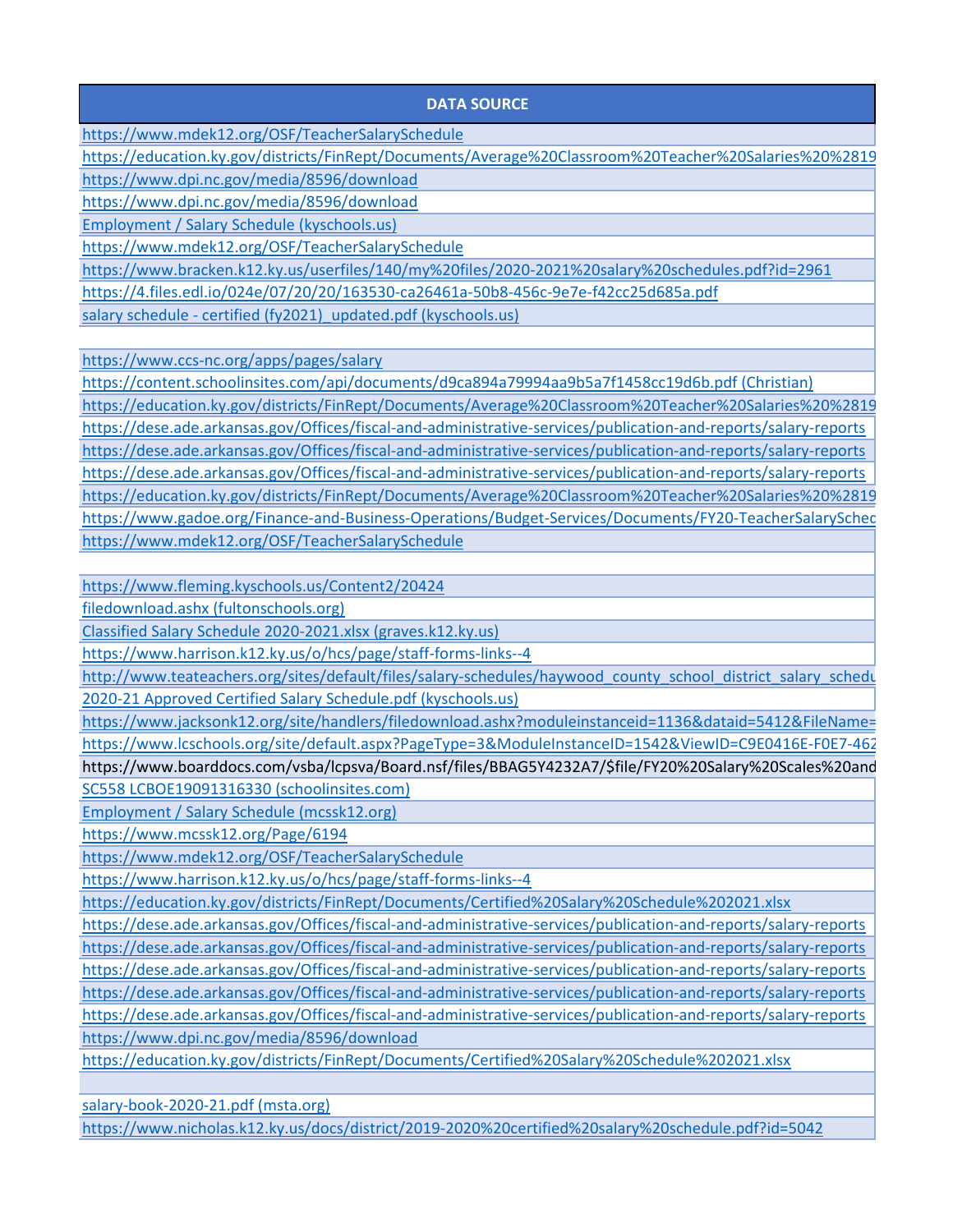[salary-book-2020-21.pdf \(msta.org\)](https://msta.org/MSTA/media/MSTAMedia/Publications/salary-book-2020-21.pdf)

[https://www.scottschools.com/UserFiles/Servers/Server\\_256836/File/Staff%20Forms/2020-2021/2020-21%20Sa](https://www.scottschools.com/UserFiles/Servers/Server_256836/File/Staff%20Forms/2020-2021/2020-21%20Salary%20Scales.pdf) <https://www.simpson.k12.ky.us/o/simpson-county-schools/browse/47566>

<https://www.mdek12.org/OSF/TeacherSalarySchedule>

https://www.mdek12.org/OSF/TeacherSalarySchedule

https://www.mdek12.org/OSF/TeacherSalarySchedule

[https://www.trigg.k12.ky.us/userfiles/238/my%20files/fy22%20salary%20packet.pdf?id=543940 \(Trigg\)](https://www.trigg.k12.ky.us/userfiles/238/my%20files/fy22%20salary%20packet.pdf?id=543940)

[https://www.wcs.k12.va.us/apps/pages/index.jsp?uREC\\_ID=1660377&type=d&pREC\\_ID=1807471](https://www.wcs.k12.va.us/apps/pages/index.jsp?uREC_ID=1660377&type=d&pREC_ID=1807471) <https://www.dpi.nc.gov/media/8596/download>

<https://education.ky.gov/districts/FinRept/Documents/Certified%20Salary%20Schedule%202021.xlsx>

[salary schedule.pdf \(whitley.k12.ky.us\)](https://www.whitley.k12.ky.us/userfiles/2/my%20files/salary%20schedule.pdf?id=1370) <https://www.dpi.nc.gov/media/8596/download>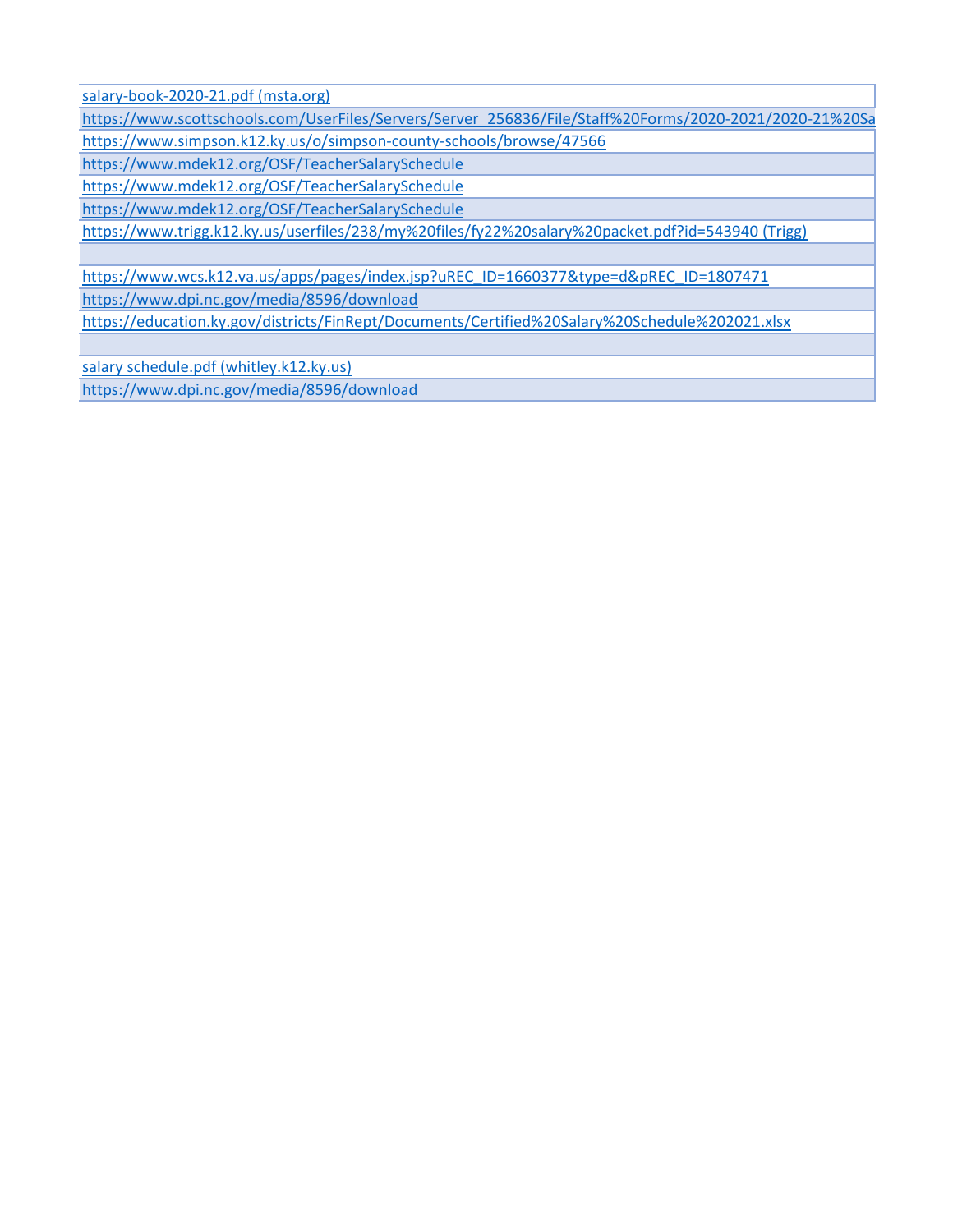# 989-2021%29%20ADA.xlsx

- 
- 
- 
- 
- 
- 
- 
- 
- 
- 

## 989-2021%29%20ADA.xlsx

- 
- 

#### 989-2021%29%20ADA.xlsx luleReport.pdf

- 
- 
- 
- 
- 

## ule\_report.pdf

=2020-2021\_JCS\_Salary\_Schedule.pdf

26-AA7B-C14D59F72F85&RenderLoc=0&FlexDataID=13236&PageID=1319&Comments=true d%20Athletic-Activity%20Stipends%20Updated%20041119.pdf